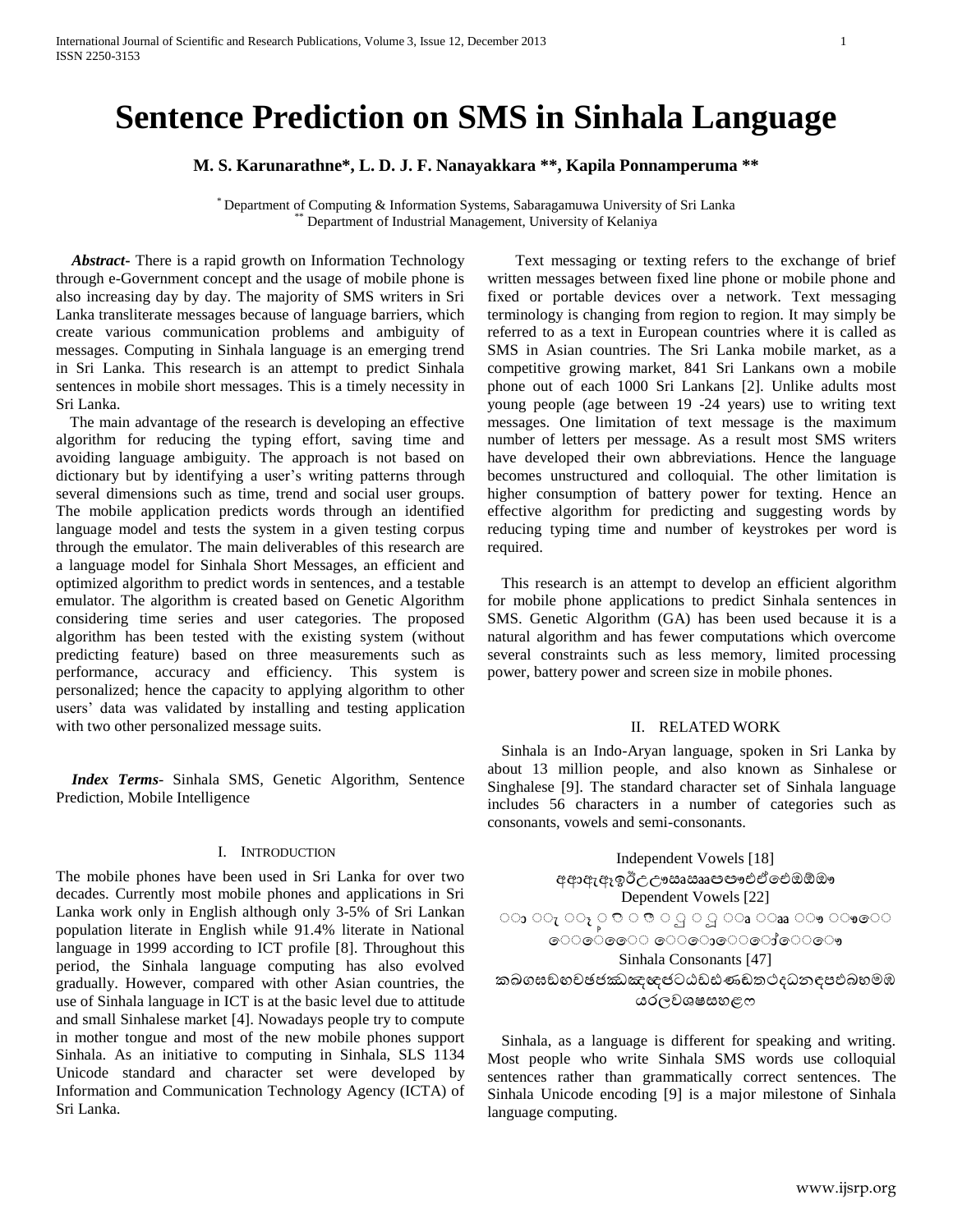There are many literature reviews on natural language processing (NLP) for computers but there are less literature reviews on NLP for mobile phone domain. The literature reviews on NLP are divided into two categories as word prediction and sentence prediction. This research is mainly focused on sentence prediction rather than word prediction because meaning of sentences should generate by a series of individual words.

For the prediction of sentences there are several methods such as Neural Networking, Knowledge Base Systems (KBS), Genetic Algorithm (GA), Statistical Inference (SI) and Markov Transition Processes. It is important to identify a feasible and efficient algorithm to implement a solution for mobile phones.

# *A. T9 Technology [3]*

The algorithm in the T9 technology is an optimized and compressed algorithm which compresses 1 byte per word. The main drawback of the above algorithm is that it over-generates words which are sometimes visible to the user as 'junk words' and the database size (30 -100 kb) is high.

A comparison of the potential algorithms for the research is shown in Table I:

Table I: Comparison of Available Methods

| <b>Method</b> of<br>prediction | GA[1]     | <b>Neural</b><br>Network [5] | SI[7] | <b>KBS</b> |
|--------------------------------|-----------|------------------------------|-------|------------|
| Memory                         | Less      | Less                         | Very  | Less       |
| Usage                          |           |                              | High  |            |
| Ease of                        | Easy,     | Difficult,                   | Easy  | Time       |
| implementation                 | natural   | need to                      |       | consum     |
|                                |           | develop                      |       | ing        |
|                                |           | network                      |       |            |
| number of                      | Less      | High,                        | Less  | Less       |
| calculation                    |           | complex                      |       |            |
|                                |           | formulae                     |       |            |
| Dependence                     | Low,      | Low                          | Very  | Low        |
| on data                        | predictiv |                              | high  |            |
|                                | e method  |                              |       |            |

The Genetic Algorithm was selected for the research as the base algorithm considering low memory consumption and ease of implementation.

# III. METHODOLOGY

Mobile phones are used to communicate with each other where the speed and convenience are valued. Since mobile phones are used by almost every person regardless of his or her language proficiency, it is important to develop the capability for text messaging in the local language. Sinhala is a well-structured and complex language. So assigning each character to the nine keys is difficult and writing messages using nine keys which are used for several letters is also cumbersome. A sentence prediction algorithm is to be developed for successfully overcoming these limitations and weaknesses.

Developing a strong language model is difficult because the SMS writers do not follow language rules. It is also difficult to develop a fixed vocabulary because the terms in SMS dynamically change from time to time and from person to person. The main challenges of predicting words can be demonstrated as in the following example:



Based on literature review and the comparison of Table 1, a hybrid model (Figure 1) is using both statistical inference and natural language processing.



Figure 1: Methodology used in the Research

## *A. Language Model Observed*

Initially, in a user study their SMS writing patterns, terminology and key attributes of SMS were identified. SMS messages were collected for a six month period from 30 Users in 5 categories. Two main attributes of SMS messages were found as Receiver Categories and Time Series. There are sub attributes such as Venue and Purpose but those attributes are interrelated with the former main attributes and they are reflected in main attributes themselves. Each message has a referring time, although some messages have particular referring time.

E.g. In April, Most SMS has New Year (Aurudu) Greetings.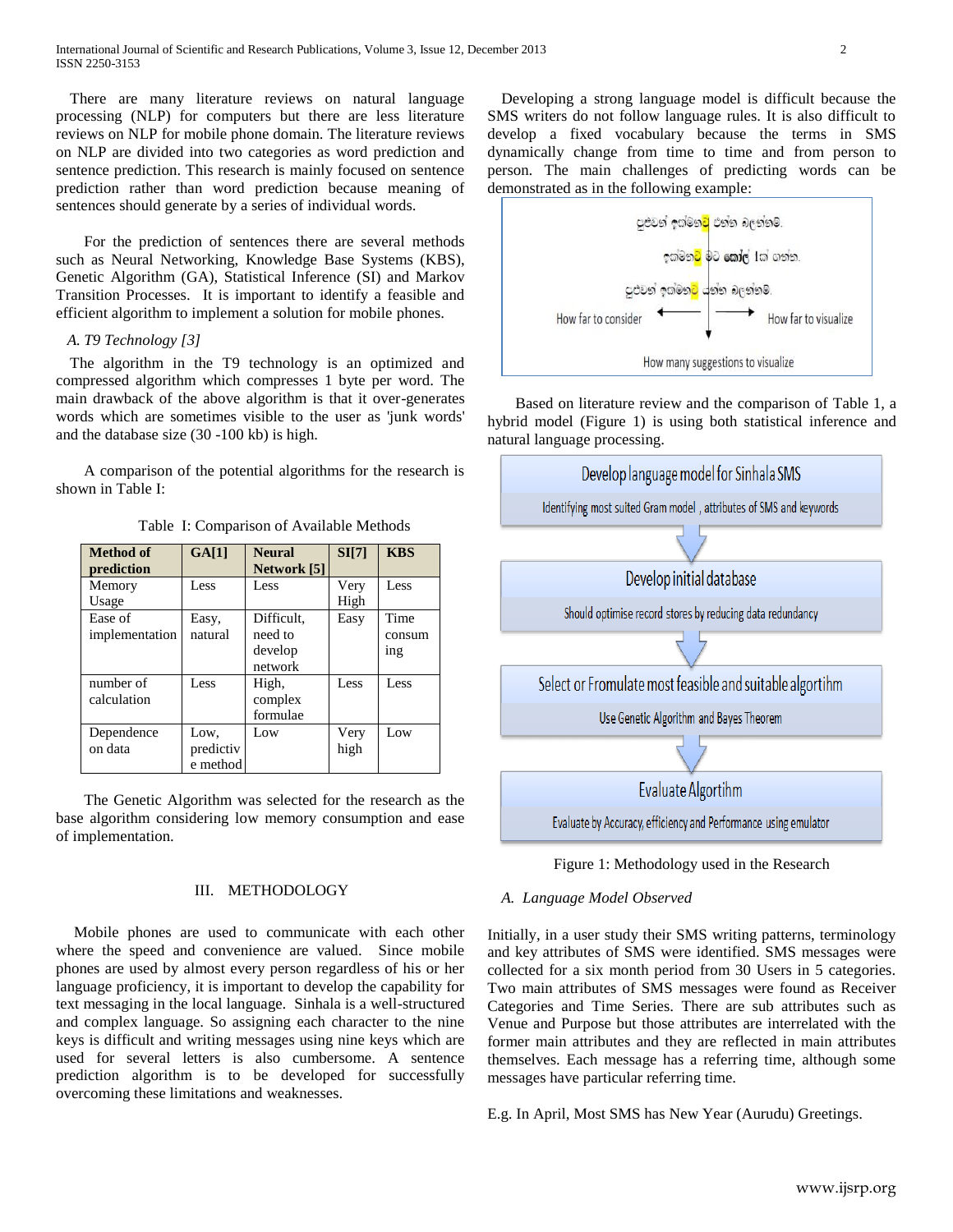Based on the importance of time period user can configure the minimum time unit as month, year, week, day etc. This research is based on periods of one month. Receiver category also should be configured based on user where a pattern can be seen in it. Set Diagram for user category and for time wise is developed.

# *B. Gram Model*

An n-gram model is a type of probabilistic model for predicting the next item in such a sequence. N-gram models are used in various areas of statistical natural processing and genetic sequence analysis. The Markov assumption is applied in n-gram model as a base. The suitable n-gram selection is tested with training corpus for the sentence as Table 2.

Table II: Results of n-Gram model Test

| Gram | list<br>the<br>(excluding | Length of   Length of   Number<br>list<br>the<br>(including) | of<br>absences | Percentage |
|------|---------------------------|--------------------------------------------------------------|----------------|------------|
|      | first letter)             | first letter)                                                |                |            |
|      | 114                       | 114                                                          |                | 80%        |
|      |                           | 15                                                           | 14             | 84.375%    |
| 3    |                           | 15                                                           | 16             | 85.185%    |
|      |                           | 15                                                           | 32             | 71.42%     |

When we consider the four combinations in Table II, the following observations can be made.

1. Length of the list (excluding first letter in sentence) decrease and become constant at 6

2. First letter of a sentence prediction is unreliable in all combinations.

3. The number of absences of correct prediction is rapidly increasing when the number of letters is increasing.

4. The probability of predictions between first four suggestions in the list increases up to a certain point and then rapidly decreases.

It is important to identify the relationship between autogenerated suggestions and the target words of sentences. Hence the Regression analysis was done. Since Multiple R (co-efficient of correlation) is 0.667944, there is a positive relationship between absence of suggestions and appearance of target output in the four suggestion of the list. The point where absence of prediction is minimizing and the appearance of target word in the list is increasing is well suited with 3-Gram model. 3-Gram model is applied for the research.

# *C. Develop the Initial Database*

The memory is one critical factor to develop the conceptual model for the mobile phone. Indexing and relational database mechanisms have been used to optimize the memory usage and reduce data redundancy. Record Management System (RMS) is both an implementation and API for persistent storage on Java ME devices. Data is stored and must be retrieved from the Record Store using a Byte array.



Figure 2: Table Structure

# *D. Feasibility of Genetic Algorithm [6]*

Tournament selection is more suitable for mobile phone in efficiency. Boltzmann Selection is highly applied in dynamic environment but the word predictor is not dynamic. Steady State Selection is not applicable because it lost some parent genes. In a SMS predictor the same word can be repeated, so Steady State Selection is not applicable. Hence Roulette-wheel selection is applied.

# *E. Algorithm Development 1. Crossovering Mechanism*

Venn diagrams which are based on two types of attributes in SMS writing were found. The intersection between the sets among categories, among time series and among both categories and time series can be seen. So it gets two- dimensional and the intersection between different sets will be the crossovering.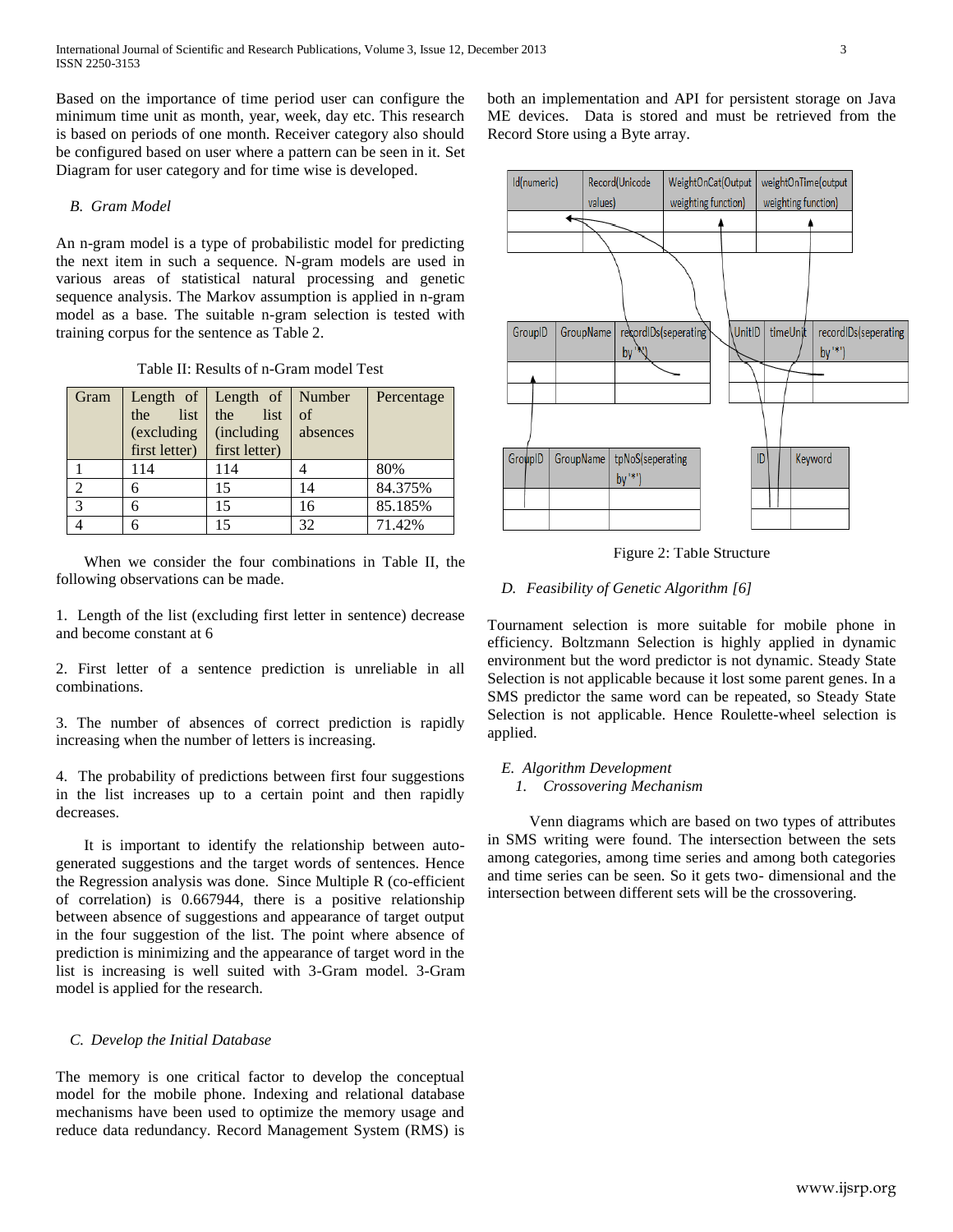



 $A \cap B$  gets the mutual behavior between friends who are in boarding as well as university. In this research, we can find crossovering between three ways such as among receiver's categories, among time series and between receiver's categories and time series.

## 2. *Mutation Mechanism*

Mutation mechanism is mitigating the records by giving choice to delete as in normal process. However, system will automatically find the least keyword containing record and suggest removing the record to release memory.

## *3. Weighting Mechanism*

The records are weighted according to the appearance of keyword on time series and categories. The basic algorithm in pseudo code is as follows:

```
If(User is in contact){
      Find category
      If(more than one category){
           Selection Set = union of categories}else if( only one category){
           Selection Set = intersection of category
       }
}else{
      Selection Set = All records}
```
If(Selection set is not empty){

 Next letter/word = get Most Highest ranked word }

#### IV. IMPELEMENTATION

The mobile application containing two parts; config and message writing is a predictive application by weighting the keywords and applying genetic Algorithm. In the config part of application, the language model and other configuration are

configured necessary to run the application. Keywords can be modified according to time and category. The SMS writing part is basically for writing message in Sinhala and predicting next words. The application is developed by extending a GameCanvas class. So all the letters are images which is assigned unique Unicode value. Screen shots of word prediction are as Figure 3.



## V. EVALUATION

The new system will be compared with existing system using developed test corpus. Both of the application are developed using the same algorithm but for two different users message suites. The correctness and applicability of algorithm to different users is tested by conducting F Test as follows.

 $2^2$ 

Where; 
$$
H_0: \sigma_A^2 = \sigma_Y^2
$$
  
\n $H_1: \sigma_A^2 \neq \sigma_Y^2$   
\n $\sigma_{A \text{ is the variance of person A}}^2$   
\n $\sigma_Y^2$   
\nis the variance of person B

*H*

The significance level is 0.05

Since P value (0.187743616) in time wise is higher than significance level, we do not reject null hypothesis under the 0.05 significance level. So time wise the algorithm has given the same output for both persons.

Since P value (0.084329096) in key stroke wise is higher than significance level, we do not reject null hypothesis under the 0.05 significance level. So key strokes wise the algorithm has given the same output for both persons.

# VI. CONCLUSION AND FUTURE WORKS

In the evaluation phase, the following results are identified in proposed system.